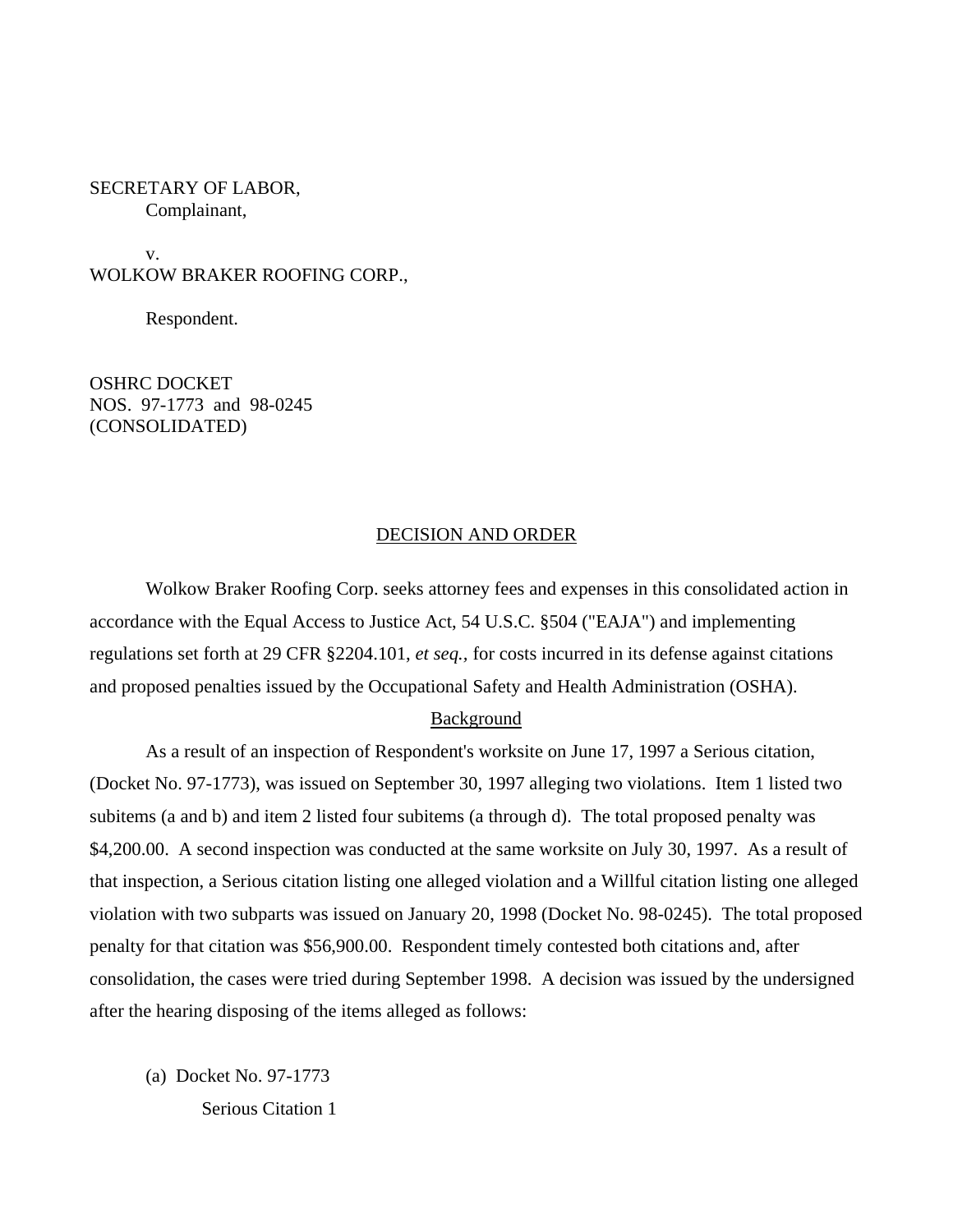- Item 1(a) Affirmed as a Serious violation and a penalty of \$2,000.00 assessed (reduced from \$3,000.00).
- Item 1(b) Vacated.

Item 2(a)-2(d) Vacated.

(b) Docket No. 98-0245

Serious Citation 1

Item 1 Vacated.

Willful Citation 2

Item 1(a) Vacated.

Item 1(b) Affirmed as a Serious violation. A penalty in the amount of \$2,000.00 was assessed (reduced from \$56,000.00).

Neither party sought review of the decision before the Review Commission. Accordingly, the decision became a final order of the commission on August 6, 1999. By petition dated September 3, 1999, Respondent seeks reimbursement for attorney fees and expenses pursuant to the Equal Access to Justice Act.

# Discussion

The equal Access to Justice Act (hereinafter "the Act") applies to proceedings before the Commission through section 10(c) of the Occupational Safety and Health Act of 1970, 29 U.S.C. §651, *et seq.* The purpose of the Act is to ensure that an eligible applicant is not deterred from seeking review of, or defending against, unjustified actions by the Secretary. *K.D.K. Upset Forging, Inc.,* 12 BNA OSHC 1857, 1859, 1986 CCH OSHD ¶27,612 (No. 81-1932, 1986). An award is made to an eligible applicant pursuant to section  $504(a)(1)$  of the Act who is the prevailing party if the Secretary's action is found to be without substantial justification and there are no special circumstances which make the award unjust. *Asbestos Abatement Consultation & Engineering*, 15 BNA OSHC 1252, 1991 CCH OSHD ¶28,628 (No. 87-1522, 1991). While the applicant has the burden of proving eligibility, the Secretary has the burden of demonstrating that her action was substantially justified 29 C.F.R. ¶2204.106(a). However, EAJA does not allow routine award of attorney's fees and expenses to a prevailing party. There is no presumption that the Secretary's position was not substantially justified simply because she lost the case. Moreover, the Act does not require that the Secretary's decision to litigate be based on a substantial probability of prevailing. *S & H Riggers & Erectors, Inc. v. OSHRC*,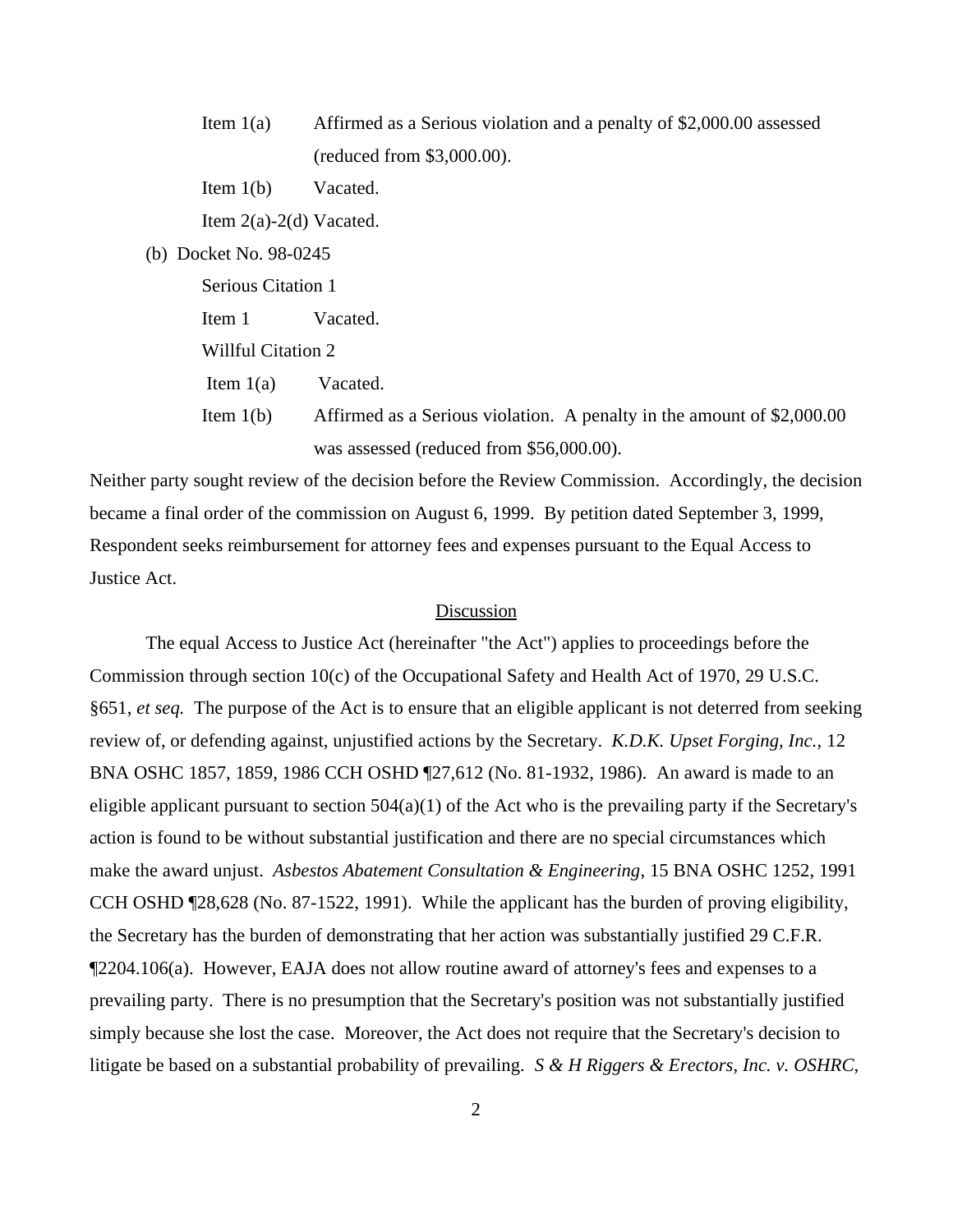#### 672 F.2d 426, 430 (5th Cir. 1982).

The statute was amended during 1996 (the Small Business Regulatory Enforcement Fairness Act) by adding subsection  $504(a)(4)$  as follows:

If, in an adversary adjudication arising from an agency action to enforce a party's compliance with a statutory or regulatory requirement, the demand by the agency is substantially in excess of the decision of the adjudicative officer and is unreasonable when compared with such decision, under the facts and circumstances of the case, the adjudicative officer shall award to the party the fees and other expenses related to defending against the excessive demand, unless the party has committed a willful violation of law or otherwise acted in bad faith, or special circumstances make an award unjust.

 Respondent observes that the "demand" of the Secretary in these cases (a combined total proposed penalty in the amount of \$61,100.00) was reduced to an assessed penalty in the amount of \$4.000.00; a 93% reduction. Since the demand of the Secretary was substantially in excess of the penalty finally assessed, argues Respondent, all fees and expenses incurred to defend these allegations should be reimbursed regardless of whether Respondent was the prevailing party<sup>1</sup> pursuant to subsection  $504(a)(4)$ .

As a preliminary matter, Respondent asserts, with supporting documentation in its petition, that it meets the eligibility requirements to be awarded fees and expenses under the Act. Complainant does not dispute Respondent's eligibility. Accordingly, it is found that Respondent, during all times relevant to these matters, was a corporation with a net worth of less than seven million dollars and less than 500 employees (see Commission Rule 2206.105) and, therefore, meets the requirements to be an eligible party under the Act. Moreover "[t]he Secretary concedes that where citation items were vacated and attendant penalties were dropped, Respondent is a prevailing party within the meaning of the statute (Complainant's brief pg. 9).

As previously stated Respondent filed its petition for fees and expenses in a timely manner on

 $1$  Respondent argues, in the alternative, that the requirements for assessing attorneys' fees and expenses pursuant to section  $504(a)(1)$  of the Act have also been met in this case.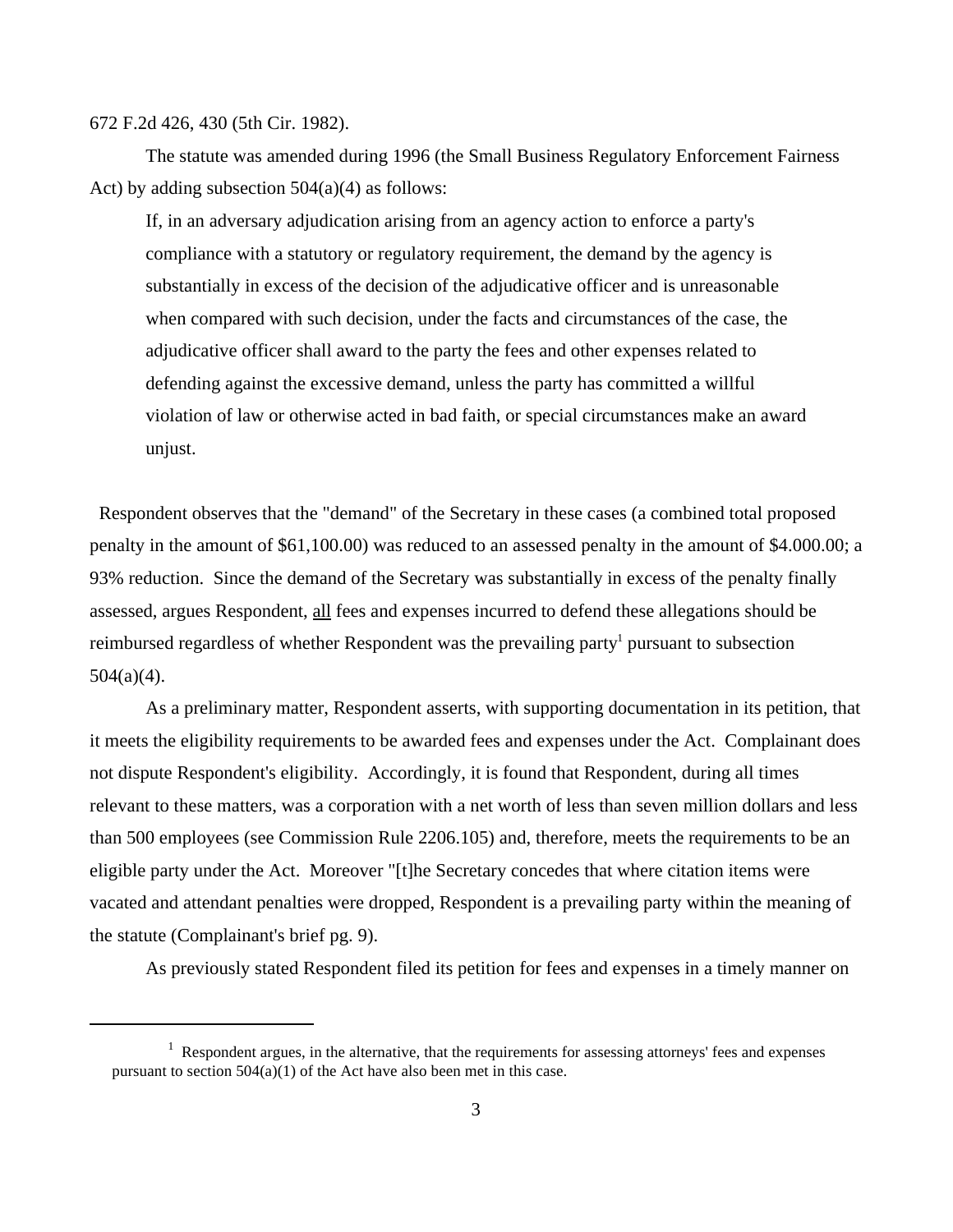September 3, 1999. Respondent vigorously argues in its petition that it is entitled to fees under the new amendment to the Act (5 U.S.C. §504(a)(4)) based solely upon the fact that the penalty proposed by the Secretary (the "demand") was ultimately reduced by 93%. Respondent takes the position that the demand substantially exceeded the final award. Under these circumstances, according to Respondent, by viewing the cases as a whole, section  $504(a)(4)$  does not require a showing of "prevailing party" by Respondent nor may the Secretary be excused from paying fees even if though it is established that there was substantial justification for going forward with the allegations (Respondent's brief pg. 5). The only element that must be established, according to Respondent, is a showing that the Secretary's demand was substantially in excess of the award (Respondent's brief pg. 5,6).

Upon the motion of the Secretary's counsel, Complainant was granted additional time to file a response to Respondent's petition until November 8, 1999. Thereafter, an additional response dated December 3, 1999 was received from the Secretary. Although Respondent has vigorously asserted the section 504(a)(4) claim, as set forth above, the Secretary's responses are virtually silent regarding this issue. Thus, it is not known what position the Secretary takes, if any, regarding Respondent's substantial claim to fees pursuant to section  $504(a)(4)$  of the Act. Notwithstanding the Secretary's failure to respond to Respondent's claim, it is necessary to analyze the issue as framed by Respondent to determine whether Respondent's interpretation of the aforesaid section of the Act is valid.

The Review Commission has not had the opportunity to analyze the scope of section 504(a)(4) when applied to applications for attorneys' fees in occupational safety and health matters. Accordingly, without Commission guidance, it is necessary to reference the legislative history of the 1996 amendments to determine whether Respondent's claims fall within the intent of Congress. The legislative history for section 504(a)(4) is set forth at 142 Cong.Rec. S 3242 104th Congress 2nd Session (Vol.142 No. 46).<sup>2</sup> Subtitle C, Equal Access to Justice Act, deals specifically with section 504(a)(4) of the Act. That section was added to assist eligible small businesses in recovering attorney fees and expenses "when unreasonable agency demands for fines or civil penalties in enforcement actions are not sustained by the court or by an administrative law judge." *ibid* at S3244. Moreover

<sup>2</sup> The legislative history is set forth in a statement by Senator Bond wherein he stated "[s]ince there will not be a conference report on the Act, this statement and a companion statement in the House should serve as the best legislative history of the legislation as finally enacted."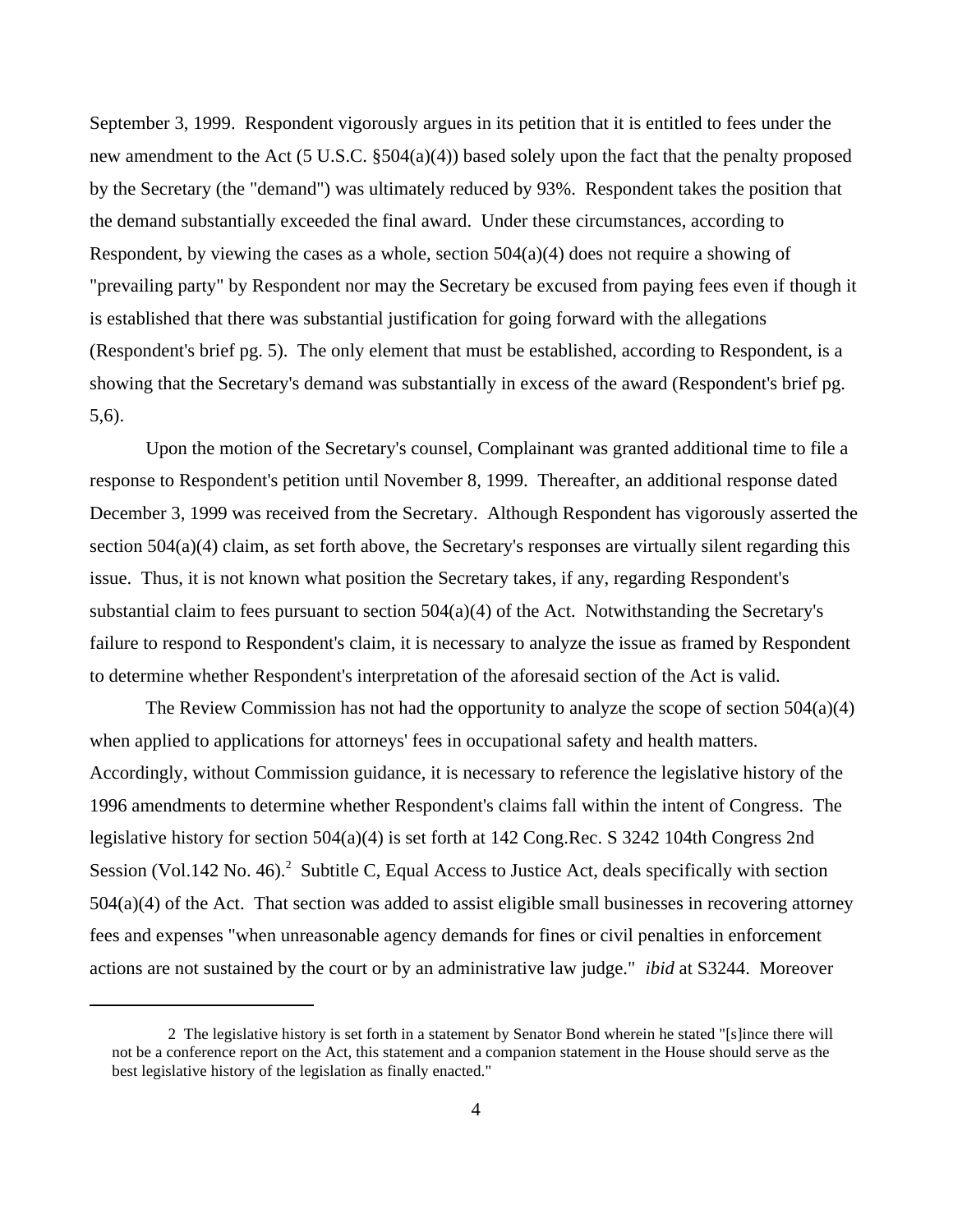"the legislation is intended to assist in changing the culture among government regulators to increase the reasonableness and fairness of their enforcement practices" *id.* The reasoning underlying the amendment is as follows:

Past agency practice too often has been to treat small businesses like suspects. One goal of this bill is to encourage government regulatory agencies to treat small businesses as partners sharing in a common goal of informed regulatory compliance. Government enforcement attorneys often take the position that they must zealously advocate for their client, in this case a regulatory agency, to the maximum extent permitted by law, as if they were representing an individual or other private party. But in the new regulatory climate for small businesses under this legislation, government attorneys with the advantages and resources of the federal government behind them in dealing with small entities must adjust their actions accordingly and not routinely issue original penalties or other demands at the high end of the scale merely as a way of pressuring small entities to agree to quick settlements.

Although the amendment (section  $504(a)(4)$ ) is not intended to award attorney fees "as a matter of course," it does create a new avenue for small employers to recover attorney fees in those cases when the government "makes excessive demands"<sup>3</sup> even in those instances when the government is the prevailing party. The test for awarding attorney fees is "whether the agency or government demand that led to the administrative or civil action is substantially in excess of the final outcome of the case so as to be unreasonable when compared to the final outcome (whether a fine, injunctive relief or damage) under the facts and circumstances of the case" *id*.

According to the legislative history "[t]he comparison called for in the Act is always between a "demand" by government . . . *taken as a whole* and the final outcome of the case . . . *taken as a whole, id* (emphasis added). Congress cautions, however, that the test "should not be a simple mathematical comparison. The committee intends for it to be applied in such a way that it identifies and corrects situations where the agency's demand is so far in excess of the true value of the case, as demonstrated by the final outcome, that it appears that the agency's assessment or enforcement action did not represent a reasonable effort to match the penalty to the actual facts and circumstances of the case." *id*. Moreover, attorney fees should not be awarded in the case of willful violations, bad faith actions

<sup>&</sup>lt;sup>3</sup> The term "demand" is defined at section  $504(b)(1)(F)$  as follows:

<sup>(</sup>F) "demand" means the express demand of the agency which led to the adversary adjudication, but does not include a recitation by the agency of the maximum statutory penalty (I) in the administrative complaint, or (II) elsewhere when accompanied by an express demand for a lesser amount.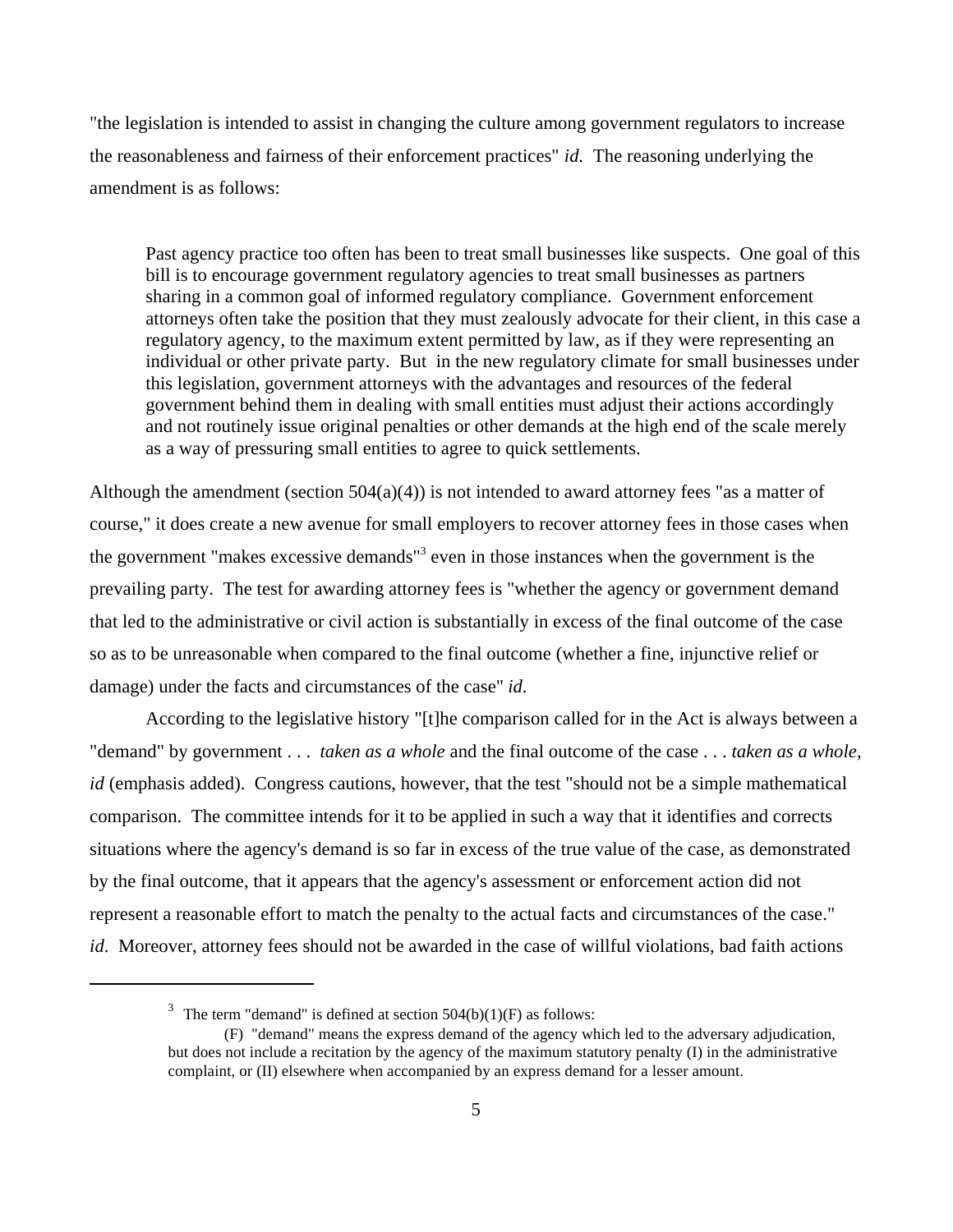and cases involving special circumstances. Special circumstances include:

. . . instances where the party seeking fees engaged in a flagrant violation of the law, endangered the lives of others, or engaged in some other type of conduct that would make the award of the fees unjust. The actions covered by "bad faith" include the conduct of the party seeking fees both at the time of the underlying violation, and during the enforcement action. For example, if the party seeking fees attempted to elude government officials, cover up its conduct, or otherwise impede the Government's law enforcement activities, then attorney's fees should not be awarded.

Thus, unlike section  $504(a)(1)$  of the Act wherein attorneys' fees may not be awarded if the original position of the agency, as the non-prevailing party, was "substantially justified," the test for attorney fees under 504(a)(4) requires a showing that the demand by the Agency *taken as a whole* was unreasonable in relation to the final outcome *taken as a whole* without regard as to which litigant was the prevailing party.

This matter was initiated as a result of an inspection of Respondent's worksite on June 17, 1997. The inspecting officer believed that employees were not provided with proper fall protection (Citation 1, item 1(a)). In addition the officer concluded that a ladder at the site did not conform to four safety standards (Citation 1, items  $2(a)-2(d)$ ). A closing conference was conducted by the compliance officer wherein the Respondent was informed of the alleged violations. However, Respondent was under no obligation to correct these alleged violations until a citation with proposed abatement dates was issued by an "authorized representative" of the Secretary. That did not occur until September 30, 1997.

 A second inspection of Respondent's worksite occurred July 30, 1997 while the first inspection was still being reviewed, presumably, at the area office level. That inspection revealed to the inspecting officer a failure to properly store liquefied gas (Citation 1, item 1) and the same condition which was observed during the first inspection regarding the failure to provide proper fall protection. This item was ultimately classified as willful with a proposed penalty, in combination with item 1(b) of \$56,000.00. Item 1(b) involved the failure to provide fall protection in an area unrelated to the first inspection.

There is no explanation in the record as to why the two inspections were treated separately for purposes of issuing citations nor is there any basis to conclude that the inspections should have been combined for purposes of issuing citations. Nevertheless, the conditions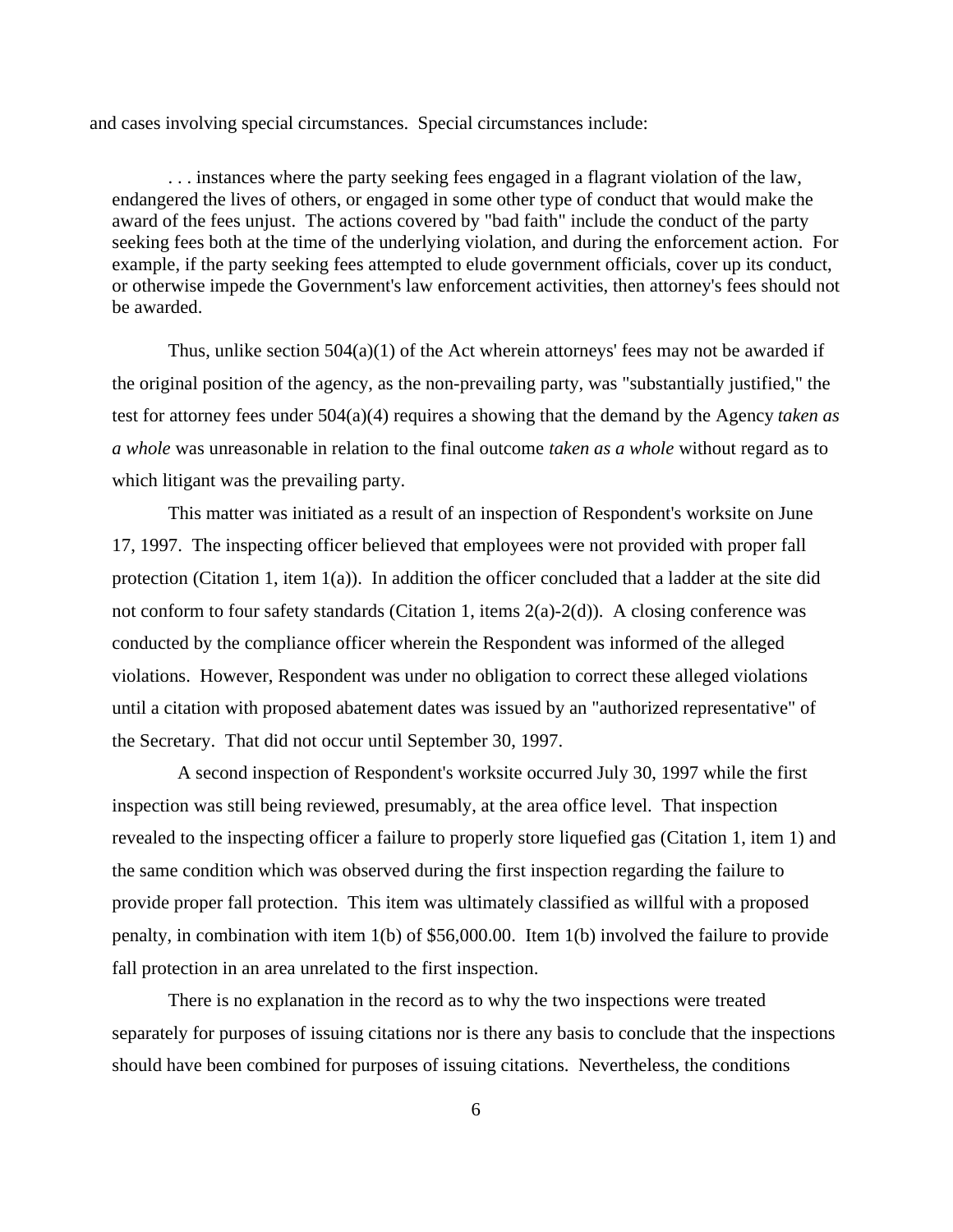supporting Citation 1, item  $1(a)$  (fall protection) for the first inspection and the conditions supporting the willful citation (item  $1(a)$  for the second inspection were identical. Thus, the second citation for this condition was duplicative since the Respondent was under no legal obligation to correct the conditions until a citation had been issued. The Secretary suggests that issuing two citations for the same alleged violation, under the circumstances of this case, present "special circumstances" and the government should not be deterred from advancing novel extensions and interpretations of the law by awarding attorney fees (Complainant's brief pg. 15)<sup>4</sup> Thus, rather than seeking to compel Respondent to correct the alleged hazardous condition through imminent danger proceedings, (Section 13(a) Occupational Safety and Health Act), the Secretary issued two citations for the same violation with a proposed penalty for the second citation over eighteen times higher than the penalty proposed for the first citation (\$3,000.00). Thus, this small employer was issued a substantially increased proposed penalty with a "willful" designation for exercising its right to wait until an authorized representative of the Secretary determined that a violative condition existed (by issuing a citation) rather than complying with the unofficial findings of the compliance officer. The Secretary provides no basis for concluding that those facts rise to the level of "special circumstances" as defined by Congress *supra*.

With respect to the other vacated items, the Secretary failed to prove most of those violations by credible testimony at the hearing and the Secretary declined to appeal those findings. However, item 1(a) resulting from the first inspection was affirmed with a reduction of the penalty from \$3,000.00 to \$2,000.00 and item 1(b) of Willful Citation 2 (second inspection) was redesignated as a serious violation and the penalty was reduced from \$56,000.00 to \$2,000.00. The Secretary also declined to appeal these findings.

As previously stated, the test for recovering attorney fees under section  $504(a)(4)$  of the Act is whether the agency demand was substantially in excess of the final outcome so as to be unreasonable under the facts and circumstances of the case.

Clearly, the attempts to penalize Respondent for exercising its right to be informed by an

<sup>&</sup>lt;sup>4</sup> The Secretary initially argued that the factual setting underlying the second citation was different than the first citation.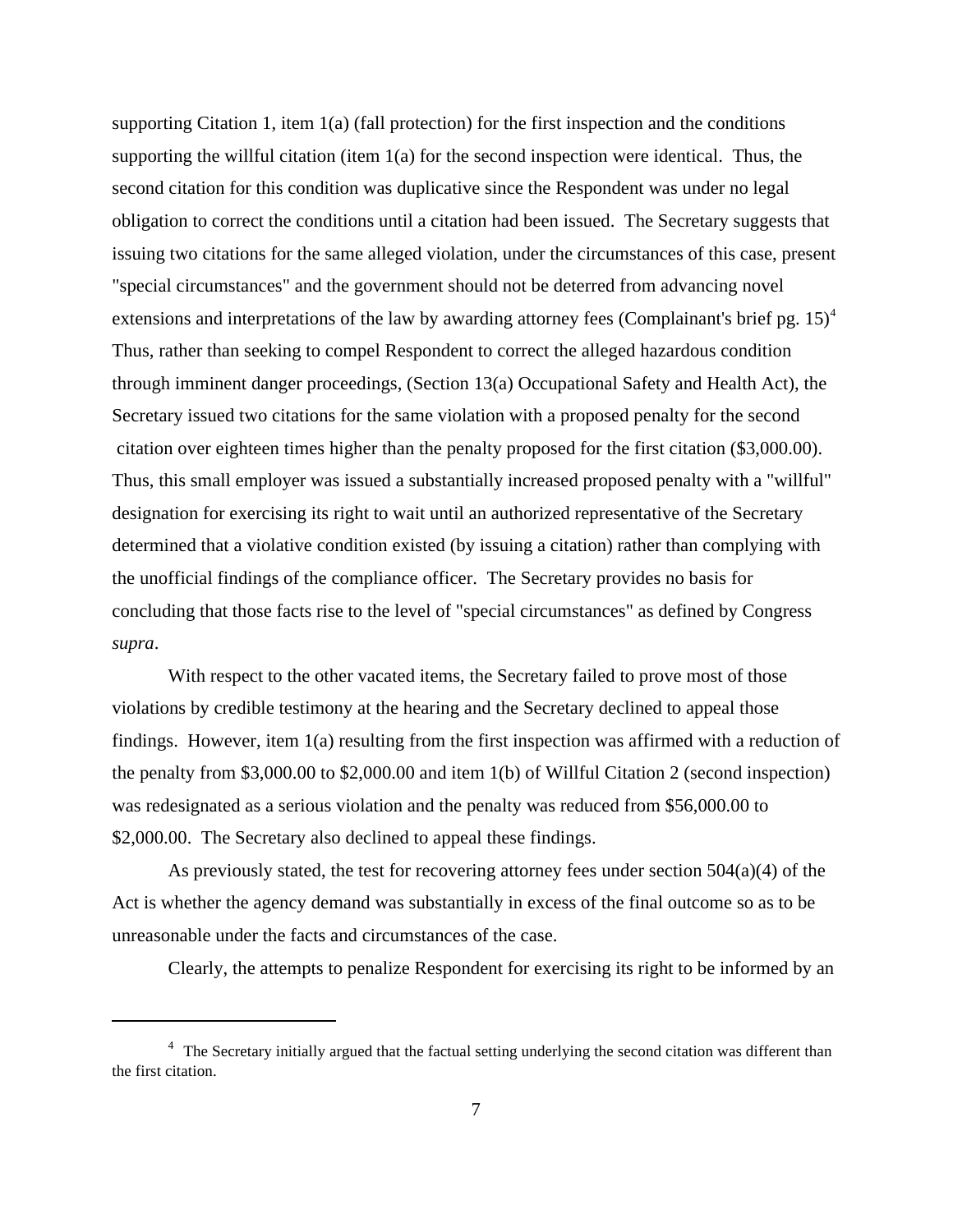authorized representative of the Secretary of violative conditions before taking remedial action is unreasonable under any circumstances. Moreover, the Secretary's failure of proof regarding the vacated items indicates poor or incomplete investigations or an inadequate presentation at trial. The substantially increased proposed penalty for alleged violations resulting from the second inspection which was conducted before a citation had been issued for the first inspection indicates an overly zealous enforcement policy, at least in this instance, against small employers.

The most troubling aspect of this case is the arrogant attitude displayed by Complainant's representatives by insisting that this matter be litigated to the fullest extent and rejecting all urgings and offers to settle the matter amicably. That unshakable stance has resulted in increased expenses for Respondent. In its petition, Respondent asserts that the Secretary "summarily" rejected two offers of settlement.<sup>5</sup> The first offer included, *inter alia*, the payment of \$13,000.00 in penalties. The offer was rejected. The second offer, according to Respondent, occurred upon completion of the hearing and at the strong urging of the undersigned that the parties should attempt to resolve the matter at that point to avoid additional expense. However, "negotiations were stopped cold," according to Respondent, because the Secretary demanded that 80-85% of the penalty must be paid. These allegations are not refuted by the Secretary in her reply brief. In addition, subsequent to the receipt of respondent's petition and the Secretary's response thereto, the undersigned issued an order directing the parties to submit additional information. The heaviest burden of production was placed upon Respondent. In addition, both parties were directed to submit separate written reports "regarding efforts to settle this matter pursuant to

29 CFR §2204.306." In response to the order, Respondent stated that Complainant had tendered no offer of settlement in response to its offer; however, optimism was expressed that settlement could be achieved via a telephone conference with the undersigned. The Secretary's response, however, foreclosed any possibility of conducting a meaningful settlement conference. By letter dated January 6, 2000, Complainant's counsel responded to the order as follows:

<sup>&</sup>lt;sup>5</sup> While a rejected settlement offer is not admissible at a hearing on the merits of a citation, it is admissible in a proceeding to recover attorney fees and costs. *See* Rule 68 FRCP; *March v. Chesney* 473 U.S. 1(1985).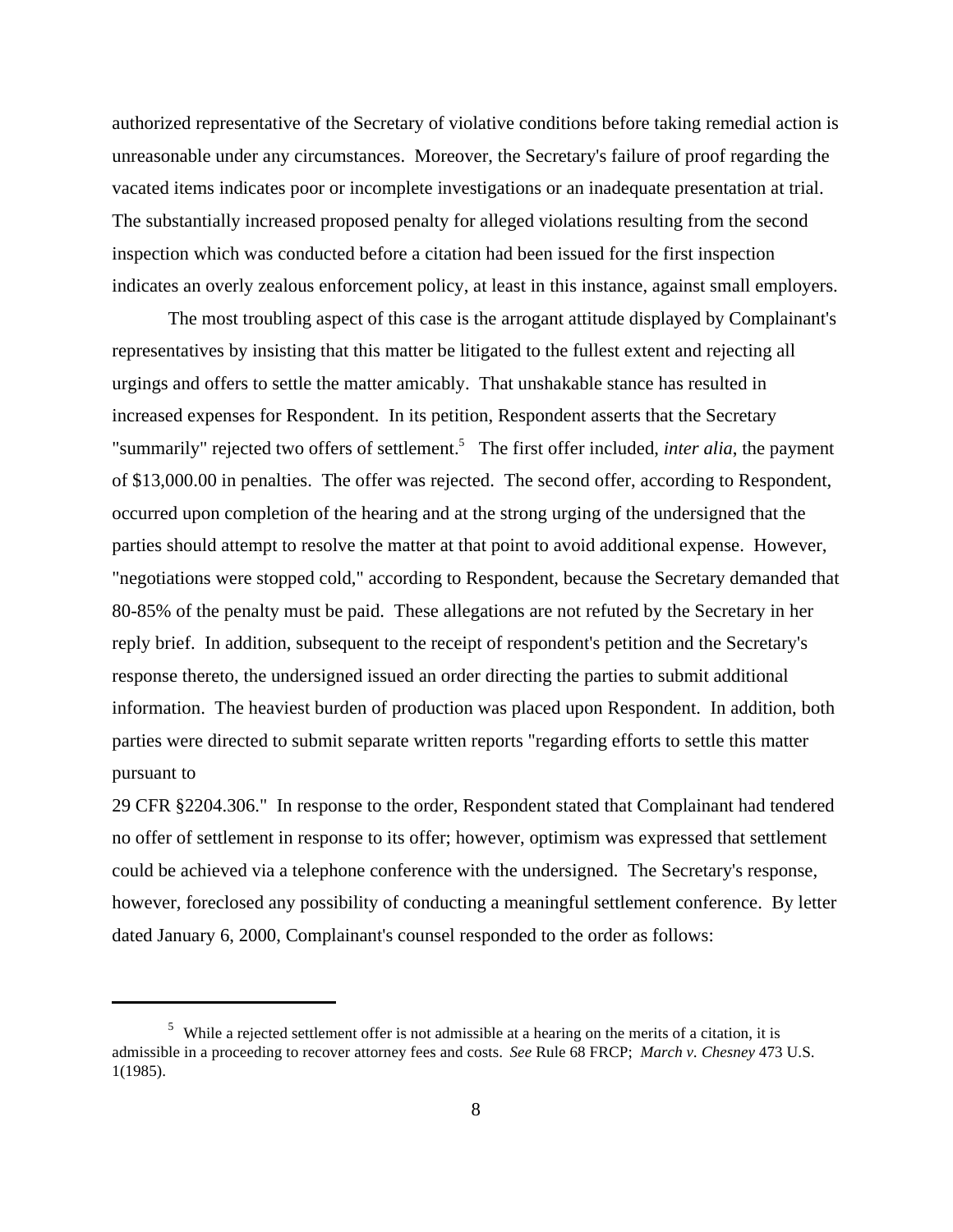In response to Paragraph 5 of Your Honor's order dated December 15, 1999, no substantive settlement discussions have occurred in this case. Furthermore, the Secretary hereby objects to respondent's Motion for a Settlement Conference and request for the appointment of a settlement judge. The Secretary does not feel that a Settlement conference is appropriate in this case and requests that the case be decided on the papers filed by both parties.

Thus, the Secretary has obstinately refused to engage in meaningful settlement discussions even after the hearing on the merits when it should have been apparent to Complainant that her case contained serious weaknesses. Furthermore, the admonition from the undersigned immediately after the conclusion of the hearing that settlement of the matter would be in the interest of both parties should have, at the least, persuaded Complainant to engage in meaningful settlement discussions.

The conduct displayed by the Secretary's representatives in this case conform in virtually every respect to the reasons cited by Congress as the basis for passage of section 504(a)(4) of the Act. The Secretary attempted to discourage this Respondent from exercising its rights by proposing an excessive penalty for failing to comply with a compliance officer's findings. Moreover, the Secretary steadfastly refused to engage in meaningful settlement discussions unless the Respondent paid no less than the arbitrary figure of 80% of the proposed penalty. Most significantly, the Secretary prolonged this litigation by refusing to discuss settlement even after losing substantially all of the case after hearing. Finally, the final outcome of the case; a reduction of penalty from \$61,100.00 to \$4,000.00, the dismissal of seven of nine allegations and the reduction of one of the remaining items from willful to serious, taken as a whole in relation to the original demand, clearly forms the basis for concluding that the Secretary's demand was unreasonably in excess of the true value of the case. Accordingly, it is held that the petition for attorney's fees falls within the penumbra of section  $504(a)(4)$  of the Act, and the actions of the Secretary's representatives, as described above, warrant the assessment of attorney fees and expenses to Respondent.

Having determined that Respondent is entitled to attorney fees and expenses pursuant to section  $504(a)(4)$  of the Act, it is necessary to determine the amount of the award. The first step in determining reasonable fee and expense awards is to determine the "lodestar" *Central Brass*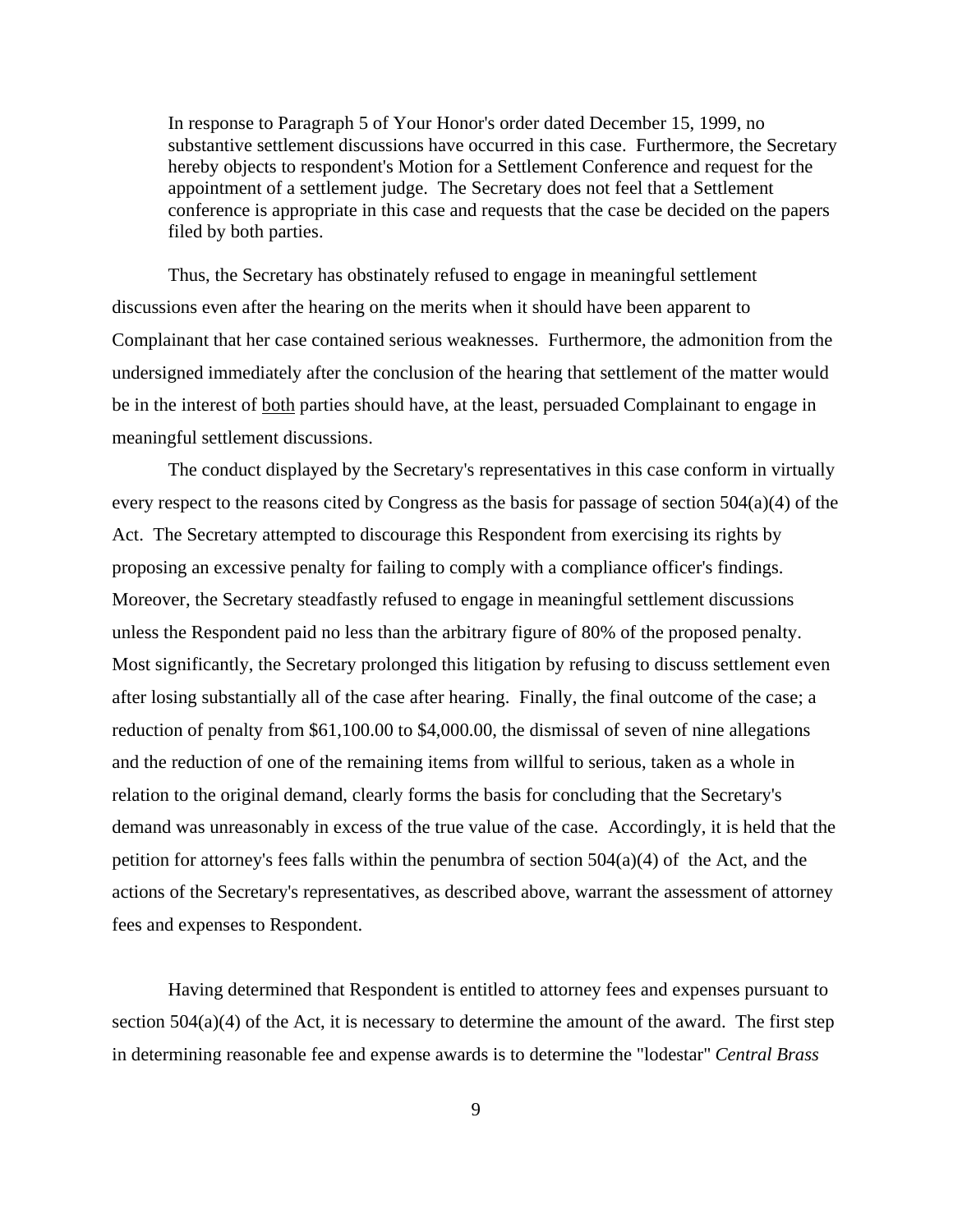*Manufacturing Co.* 14 BNA OSHC 1904 (Rev. Comm. 1990). *William B. Hopke Co.,* 12 BNA OSHC 2158 (Rev. Comm. 1986). The lodestar has been defined as a:

threshold point of reference which is subject to additions or deductions for specific reasons--is determined by multiplying the total number of hours reasonable spent by a reasonable hourly rate. *Hensley*, 103 S.Ct. at 1939; *Furtado*, 635 F.2d at 920. To determine the number of hours reasonably spent, one must first determine the number of hours actually spent and then subtract from that figure hours which were duplicative, unproductive, excessive, or otherwise unnecessary. *Hensley,* 103 S.Ct. at 1939-40, *Wojtkowski v. Cade,* 725 F.2d 127, 130 (1st Cir.1984); *Furtado,* 635 F.2d at 920. In calculating a reasonable hourly rate*,* one must consider such factors as the type of work performed, who performed it, the expertise that it required, and when it was undertaken. *Furtado*, 635 F.2d at 920; *Grendel's Den Inc. v. Larkin* 749 F.2d 945,950 1st Cir. 1989).

Once the lodestar is determined, that figure is either raised or lowered based upon such things as the quality of representation and results obtained. A similar test should be applied to determine which expenses should be awarded. *Grendel's Den, supra* at 951. In addition, when determining the lodestar, the judge should consider the complexity and novelty of the issues based on his experience, knowledge and expertise of the time required to complete similar activities. *Central Brass Manufacturing Co. supra* at 1907.

In its petition for fees, Respondent lists a total of 602.35 attorney hours at an hourly rate of \$125.00. These hours were expended by lead counsel and assistant counsel. The original assistant counsel was replaced and the hours expended by the new assistant counsel were reduced by 20.00 hours as "start-up time." A non lawyer assistant spent 32.75 hours on the case at an hourly rate of \$50.00. Thus, the fees sought by Respondent in its original petition are as follows:

| Total attorney hours | 602.25           | Legal asst. hours | 32.75           |
|----------------------|------------------|-------------------|-----------------|
|                      | $-20.00$         |                   | $x$ \$50.00/hr. |
|                      | 582.25           |                   | \$1,637.50      |
|                      | $x$ \$125.00/hr. |                   |                 |
|                      | \$72,781.25      |                   |                 |

The total fees, \$74,418.75, were reduced by Respondent via a "self-imposed reduction" of 10%. Thus, total fees requested by Respondent amount to \$66,976.88. In addition, expenses in the amount of \$15,922.34 are sought by Respondent. A supplemental claim was filed by Respondent for fees incurred in preparing the petition for fees. Respondent claims that an additional 59 hours were expended in that task and, at \$125.00 per hour, claims \$7,375.00.

Complainant argues that this case presented "simple fall protection and training" issues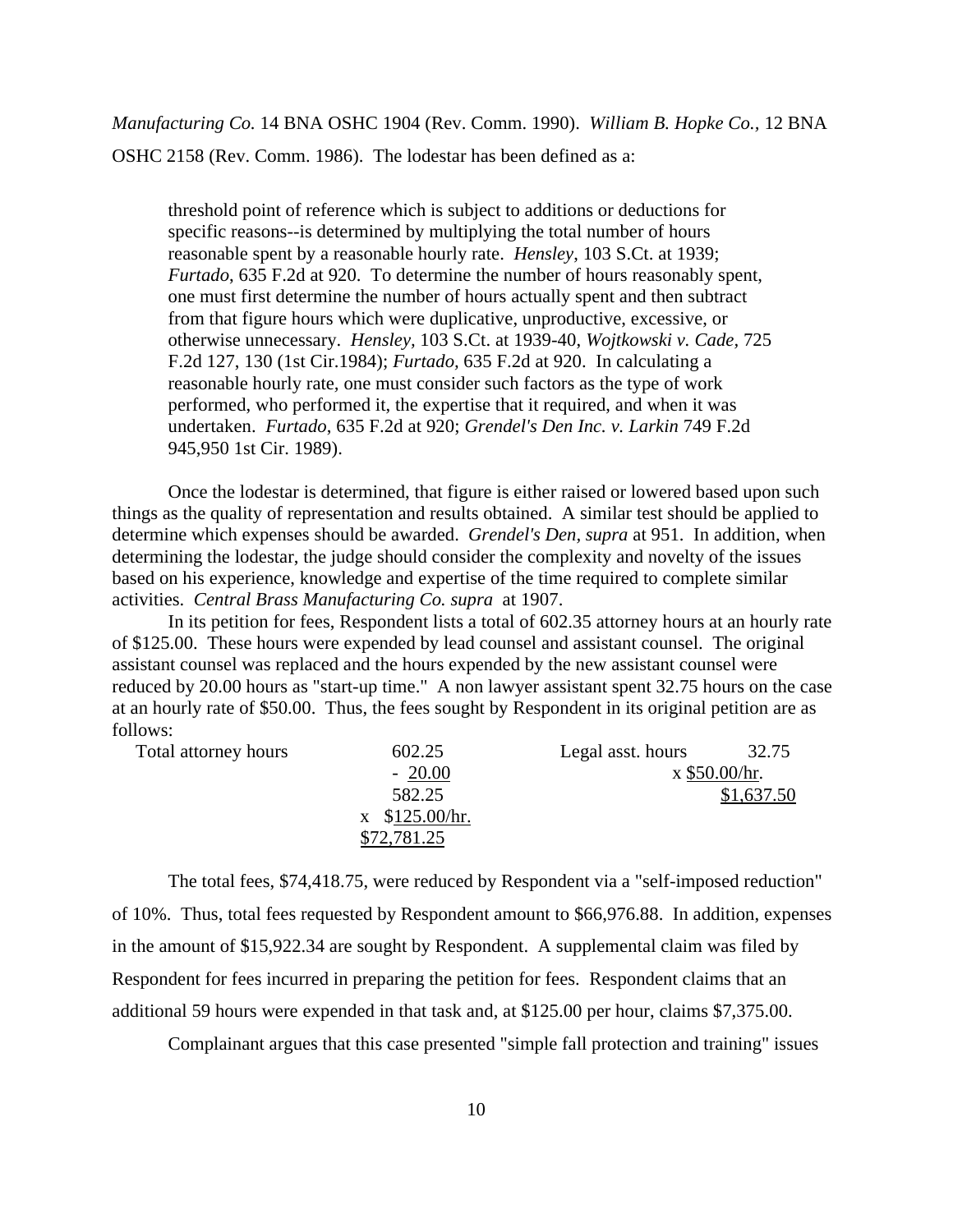and no complex issues were involved. Moreover, Respondent's lead counsel, as an experienced OSHA lawyer, should have handled the matter by himself and any hours spent by assistant counsel were excessive and redundant. In particular, argues Complainant, Respondent's defense for citation 2, item 1(a) (Docket No. 98-0245) relating to section 10(b) of the OSHA Act consisted of nine pages of Respondent's 60-page posthearing brief (15%) and was rejected by the trial judge.

Based upon the record of this case, it is concluded that the hours claimed by Respondent are excessive in relation to the relatively non-complex issues raised in this litigation. Respondent now acknowledges that the finding that citation 2 item 1(a) (Docket No. 98-0245) was a duplicative citation "states the obvious." Nevertheless, Respondent engaged in a lengthy, complex and largely irrelevant discussion of the application of sections 10(b) and 17(d) of the OSHA Act for that item. Based upon the record as a whole and the simplicity of the issues presented, it is concluded that the hours expended by Respondent should be reduced by 50%. Accordingly, it is found that 301 hours of attorney time at \$125.00 per hour and 16 hours of legal assistant time at \$50.00 per hour are recoverable. Thus, \$37,625.00 for attorney fees and \$800.00 in legal assistant fees are assessed.

With respect to expenses incurred, Respondent seeks reimbursement as follows:

| Telephone charges      | 132.86<br>S |
|------------------------|-------------|
| Photocopies            | 1,423.14    |
| Facsimiles             | 490.00      |
| Travel                 | 6,048.67    |
| Postage                | 288.09      |
| Parking/transportation | 423.50      |
| Computer research      | 3,796.63    |
| Depositions            | 494.05      |
| Meals                  | 293.60      |
| Administrative support | 652.50      |
| Couriers               | 55.30       |
| Transcript             | 1,824.00    |
| <b>TOTAL EXPENSES:</b> | \$15.922.34 |
|                        |             |

These expenses are adequately supported in the record and are assessed against Complainant. Finally, Respondent claims reimbursement for 59 hours spent in preparing the petition for fees. Since this litigation has been prolonged by the obstinate refusal of Complainant to